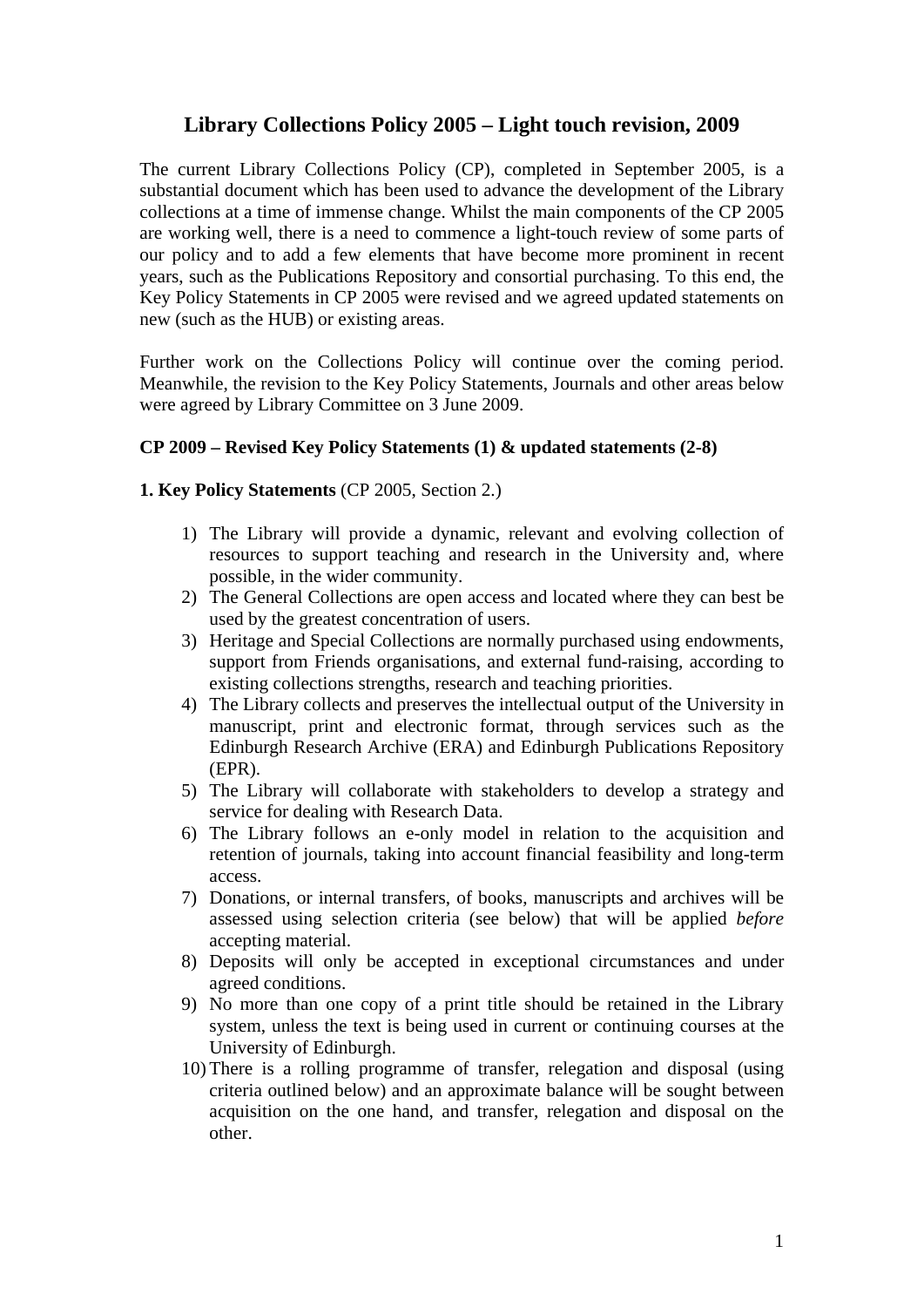- 11) The print copies of electronic resources which provide guaranteed access in the long-term to back-files of journals will be assessed for transfer, relegation and disposal.
- 12) Access agreements with and proximity to other libraries will be factored into decisions on the acquisition and retention of specialist categories of material.

## **2. Journals** (CP 2005, Section 4.3)

- We will develop further the e-only policy strands particularly relating to addressing VAT issues, licensing, and transfer, relegation and disposal of print.
- Collaborative Retention policy. UKRR. We will join the UK Research Reserve Consortium as part of EU Journals policy. We will also consider the Scottish Collections Policy to ensure our support for the Scottish distributed national collection.
- We will adress agreed policy issues in the paper 'Proposals for Dealing with Print Journals in Edinburgh University Library' approved by Library Committee (December 2008), in particular with regard to relegation to store, and only binding core Humanities materials not available in trusted digital content. The recommendation in the paper is 'Commencing with journal acquisitions, with a publication date of 2009 onwards, EUL would cease binding journals if the content is available online from a trusted source'.
- We will define perpetual digital access (the EUL recommendation will follow the JISC definition, currently 'an indefinitely long period', since often our surety of access is dependent on external guarantees).
- We will define our backfiles policy e.g. we buy whenever we can, strategically targeting areas where we can maximise the impact on space and research – teaching support.
- Digital Preservation. (Section 4.6) We will confirm membership of LOCKSS, CLOCKSS, PORTICO and demonstrate a commitment to pursuing other collaborative solutions to ensure long-term digital access to content.

#### **3. Publications Repositories**

We will continue development of service and content – overlaying of journals, development of citation references for personal websites and CVs, etc.

University of Edinburgh Open Access Publications Policy: <http://www.lib.ed.ac.uk/about/policy/oapolicy.shtml>

**4. Library as the Publisher** (ERA, Publications Repository, E-books, Our Created Digital Content, Publication on Demand)

EUL will investigate a print on demand service for out of copyright material, EU resources etc, based around rapid print production using new technology.

## **5. Materials Budget and the Resource Allocation Model (RAM)** (CP 2005, Section 3.1 )